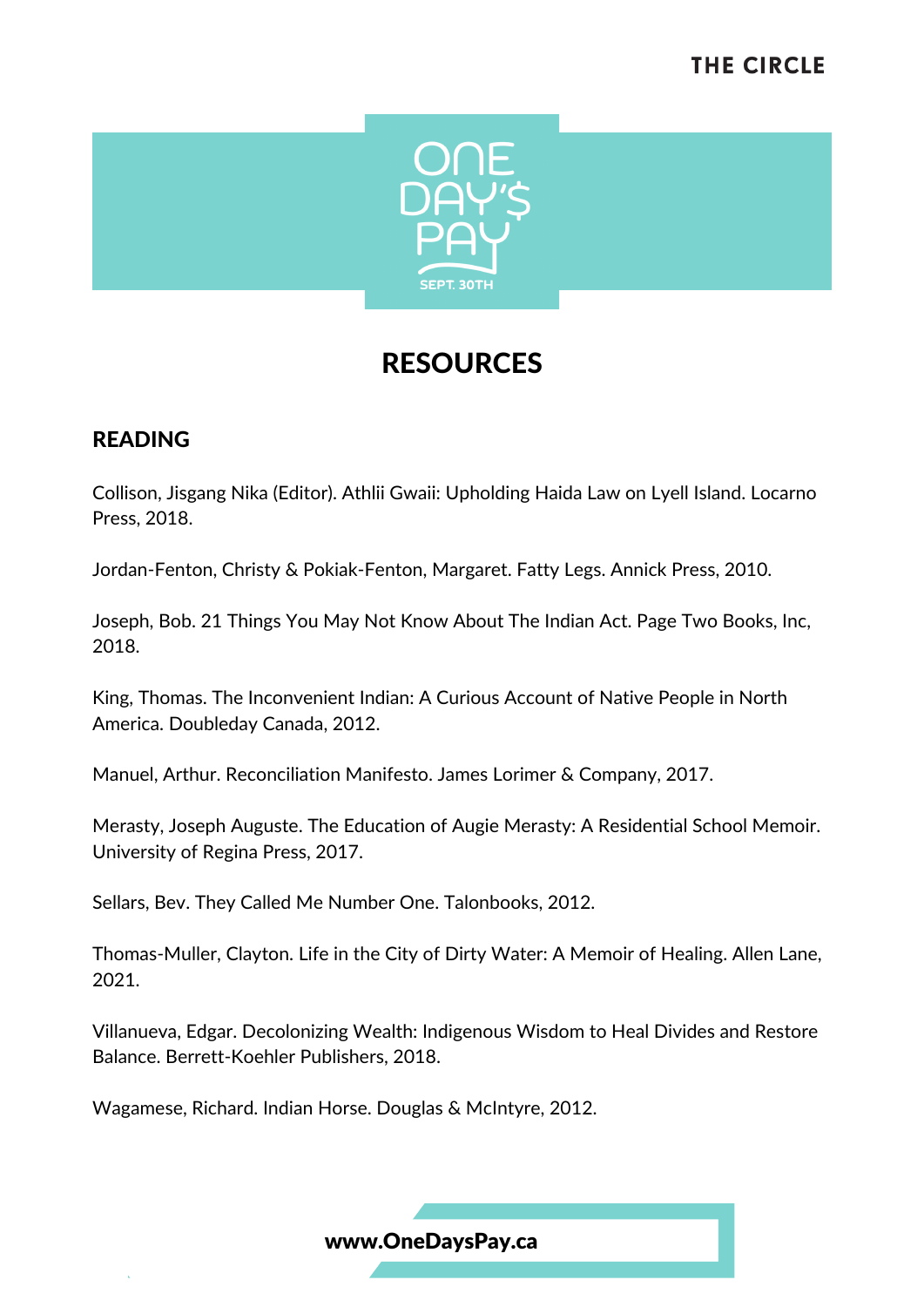

### PODCASTS

- Bacigal, Lindsey. *Indigenous Climate Pod.* Available on multiple podcast platforms, 2021.
- Cramm, Stephanie. *[Muddied](https://www.cbc.ca/listen/cbc-podcasts/371-muddied-water) Water*. Available on CBC, 2020.
- Horn, Kaniehti:io. *Telling Our Twisted [Histories](https://www.cbc.ca/listen/cbc-podcasts/906-telling-our-twisted-histories)*. CBC, 2021.
- McMahon, Ryan. [Thunderbay.](https://www.canadaland.com/shows/thunder-bay/) Canadaland, 2018-2020.
- Sunshine Manning, Sarah. *While [Indigenous](https://ndncollective.org/podcasts/)*. NDN Collective Website, 2020.
- Palmater, Pam. *Warrior KIDS [Podcast.](https://warriorkidspodcast.com/about)* Warrior Kids Website, 2021.
- [Talaga](https://www.audible.ca/search?searchNarrator=Tanya+Talaga&ref=a_pd_Seven-_c2_narrator_1&pf_rd_p=971f0cb1-eabd-4ad6-9104-80090df8a80f&pf_rd_r=3RTKBEW8Q5PXET1D6WGQ), [Tanya.](https://www.audible.ca/search?searchNarrator=Tanya+Talaga&ref=a_pd_Seven-_c2_narrator_1&pf_rd_p=971f0cb1-eabd-4ad6-9104-80090df8a80f&pf_rd_r=3RTKBEW8Q5PXET1D6WGQ) *Seven [Truths](https://www.audible.ca/pd/Seven-Truths-Podcast/B08NXZGC4X)*. Available on Audible, 2020
- Falen Johnson & Leah-Simone Bowen. *Secret Life of [Canada](https://www.cbc.ca/listen/cbc-podcasts/203-the-secret-life-of-canada).* Available on CBC, 2018
- McMahon, Ryan. Canada Land, [ThunderBay](https://www.canadaland.com/shows/thunder-bay/). Available on website and or podcast platforms. 2020.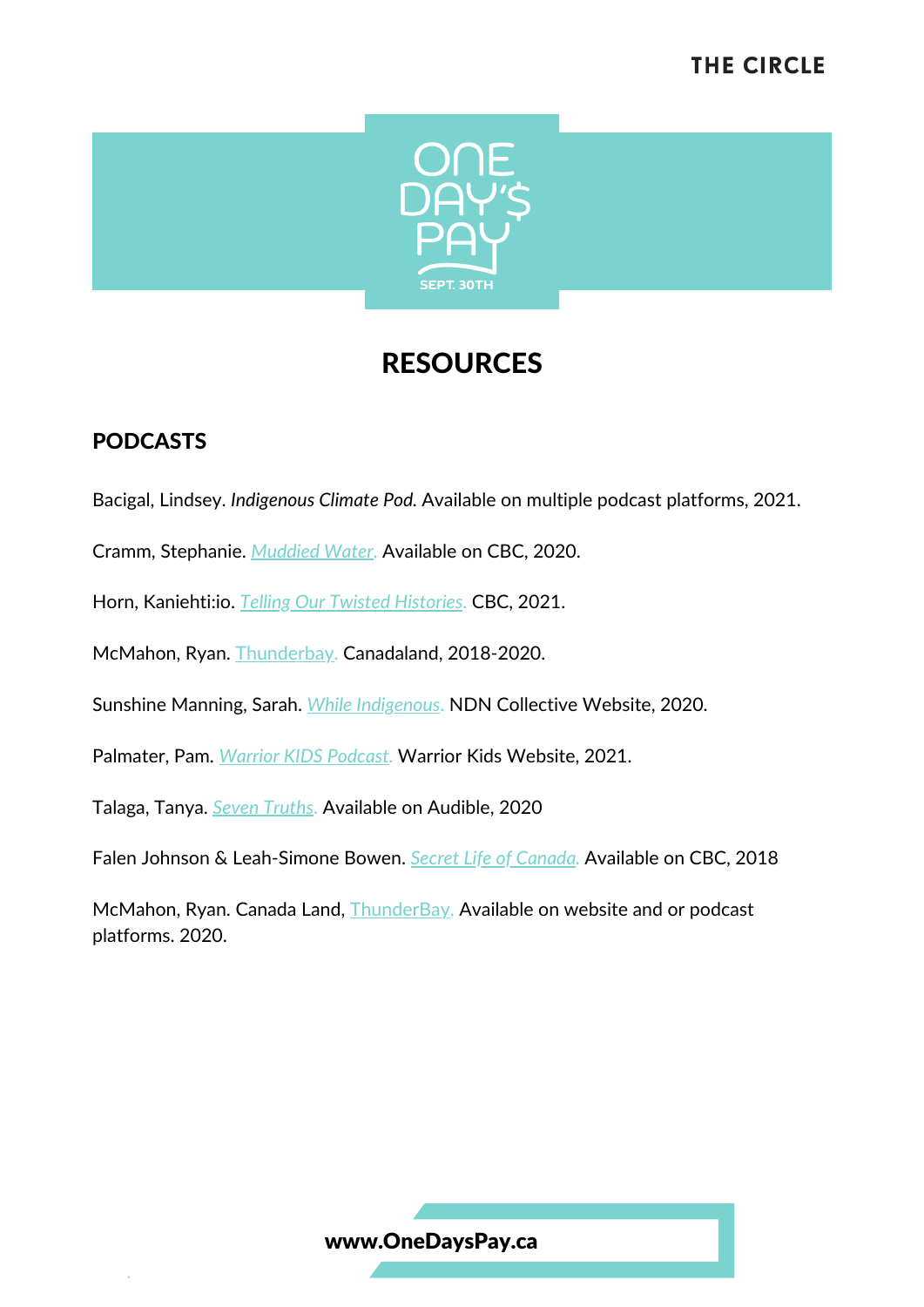

### FILMS + VIDEOS

BigEagle, Louise. *To Wake Up the Nakota [Language](https://www.nfb.ca/film/to_wake_up_the_nakota_language/)*. National Film Board, 2017.

Circles for Reconciliation. *94in94 TRC Calls to Action [Campaign](https://www.youtube.com/watch?v=IXyJUG4vghs).* YouTube, 2021.

Hubbard, Tasha. *[nîpawistamâsowin:](https://www.nfb.ca/film/nipawistamasowin-we-will-stand-up_52-min/) We Will Stand Up*. National Film Board, 2019.

Settee, Kevin. *Lake Winnipeg Project: Camp [Morningstar.](https://www.nfb.ca/film/lake-winnipeg-project-camp-morningstar/)* National Film Board, 2021.

National Centre for Truth and [Reconciliation.](https://www.youtube.com/watch?v=OFRR_OvipxQ) *Practicing Active Allyship in the TRC's Calls to Action*. YouTube, 2020.

de Pencier, Miranda. *The [Grizzlies](https://www.thegrizzliesmovie.com/)*. Northwood Entertainment, 2018.

Wagamese, Richard. *[Indian](https://www.cbc.ca/films/more/indian-horse) Horse*. CBC, 2017.